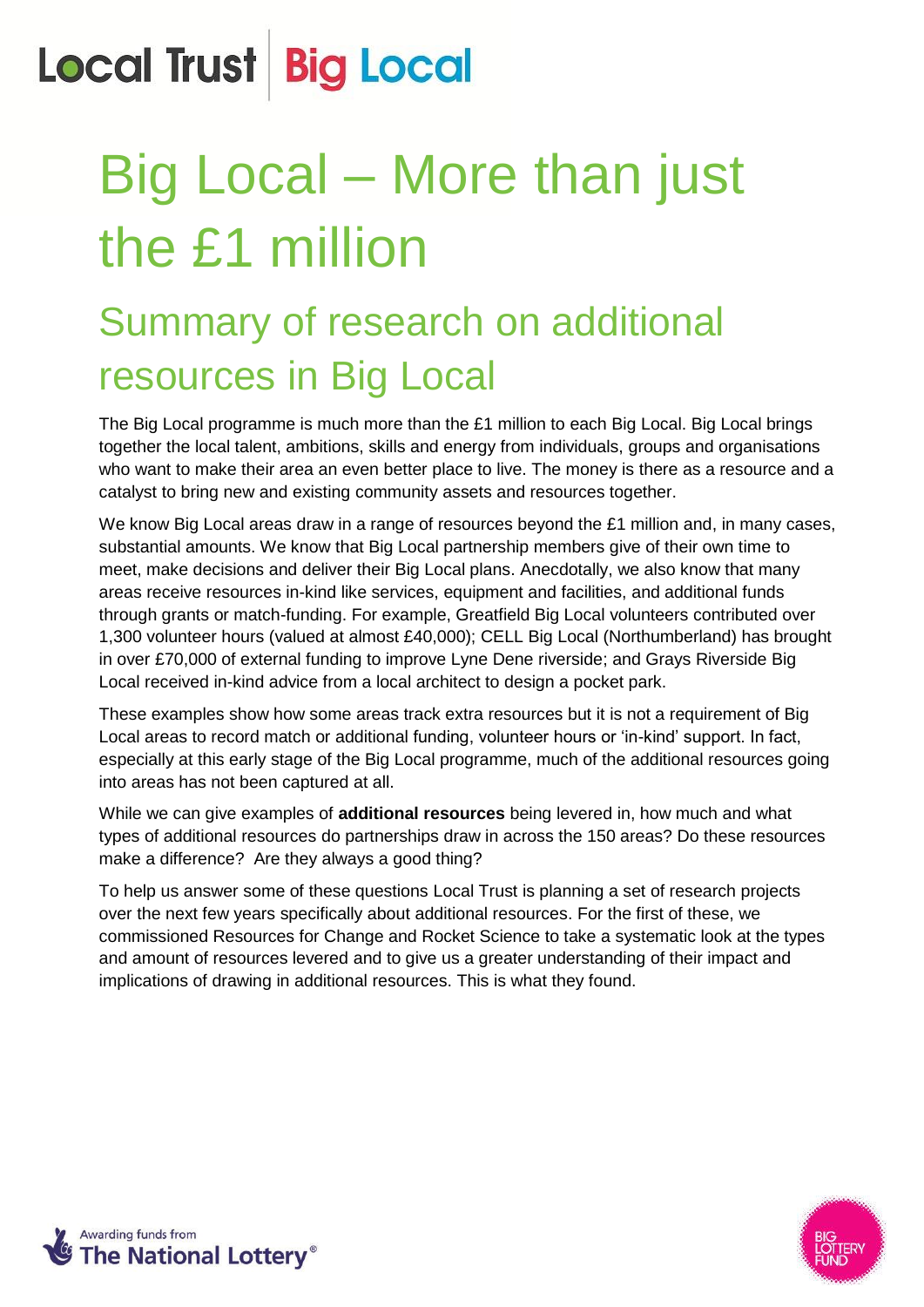#### Big Local areas are drawing in additional resources

of Big Local areas said their area received some form of additional resources



95%

 **108** areas received free or discounted premises

- **104** areas received knowledge and advice
- **102** areas received marketing and publicity
- **99** areas received organisational support
- **87** areas received materials

#### $\begin{array}{|c|c|}\n\hline\n\text{A} & \text{89\%} \\
\text{of areas drew in volume} & \text{volume from people who were not performed on the surface.}\n\hline\n\end{array}$ **89%**  of areas drew in volunteer time from people who were not partnership members

#### 5,700 **volunteer days**

across 69 areas over the last 12 months – at least **82** 

**days** / area.

- Local volunteers contributed their time in **83%** of areas
- Staff from the **LTO** and **partner organisations** gave additional support beyond what they are contracted to do in almost **two-thirds** of areas

BIG<br>LOTTERY<br>FUND

**76%** of areas drew in additional financial resources At least **£1.8 million** in additional financial resources averaging **£26,000** per Big Local area. **81** areas received grants **68** received financial donations **59** areas generated income **55** areas other types of financial support

Awarding funds from **The National Lottery®**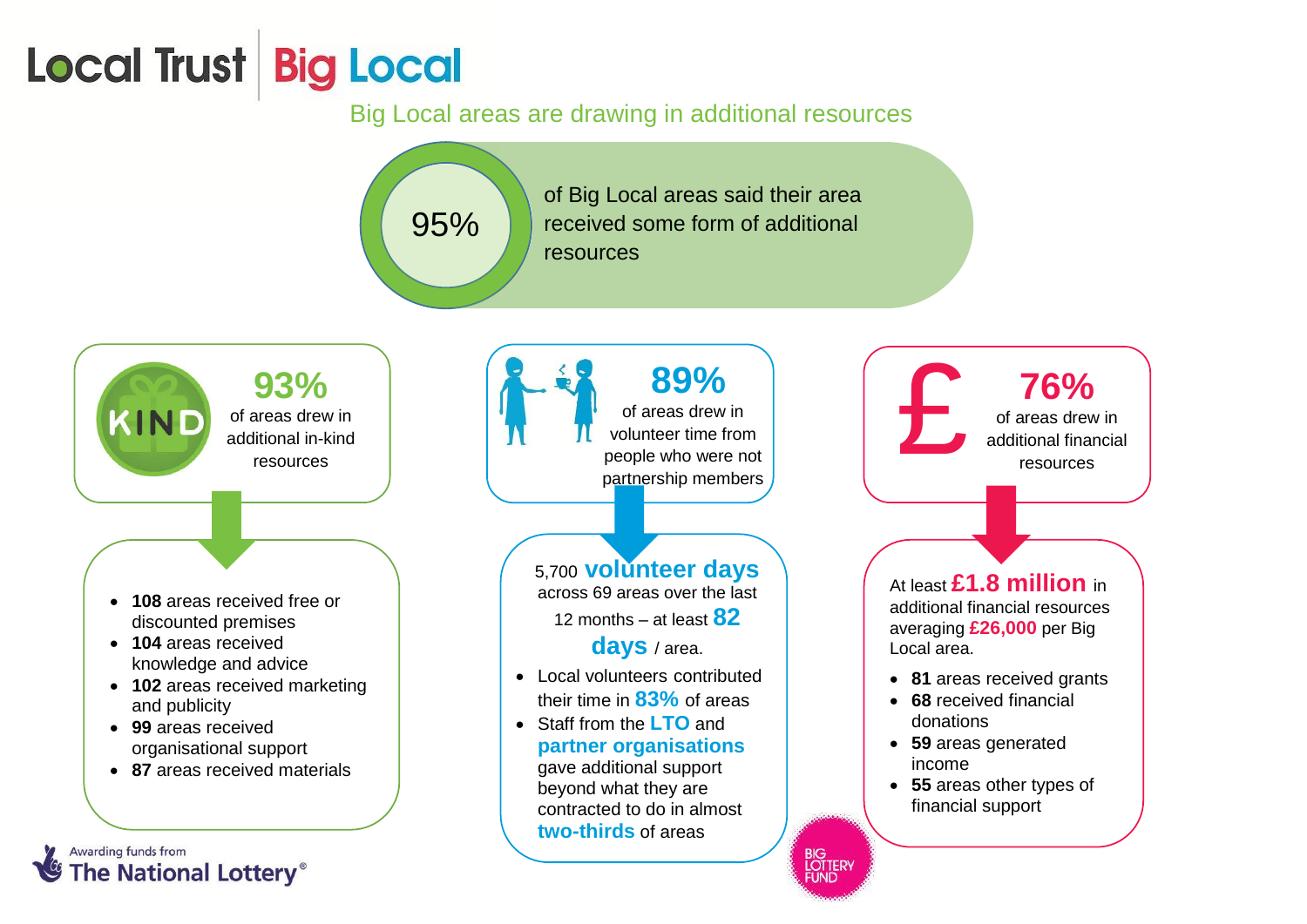#### These are encouraging signs

One of the aims of Big Local is to build on an area's existing strengths and assets. The types and amount of additional resources drawn in demonstrates that areas are indeed building on the existing resources, skills and community assets in and around their area.

- They are attracting local people who give their time, skills and other resources.
- They are partnering with local organisations and businesses to provide expertise, resources and goods.
- They are engaging with other funders and agencies to attract more money and make the £1 million go further.

It's great to see almost all Big Local areas drawing in additional resources especially as most areas are in the early years of delivering their plan and spending their £1 million. Based on the evidence from this research, as areas continue to deliver, the amount of additional resources can be expected to increase. What is also encouraging is the value Big Local areas place on additional resources beyond just getting more money. In fact, the research shows that **relationships and networks,** and **time**, are the most useful forms of additional resources. The value of relationships and networks enable things to happen, and contribute to sustainability. Volunteer time from stakeholders including partnership members, residents and local businesses provided the necessary skills, resources and momentum to make Big Local happen. Additionally, partner organisations and locally trusted organisation (LTO) staff provided additional time and support beyond what they were contracted to do.

#### The influence of Big Local in attracting additional resources

The research also showed how being a Big Local area contributed to attracting additional resources. Only a quarter thought they would get 'some' or 'most' of the additional resources had they not been a Big Local area. No respondents felt that the area would have received all the additional resources.



In fact, just being a Big Local area attracted additional resources. The £1 million Big Local investment was seen as a headline figure that encouraged stakeholders to contribute to the Big Local area and provide extra resources. It **put the partnership in a powerful position locally**.



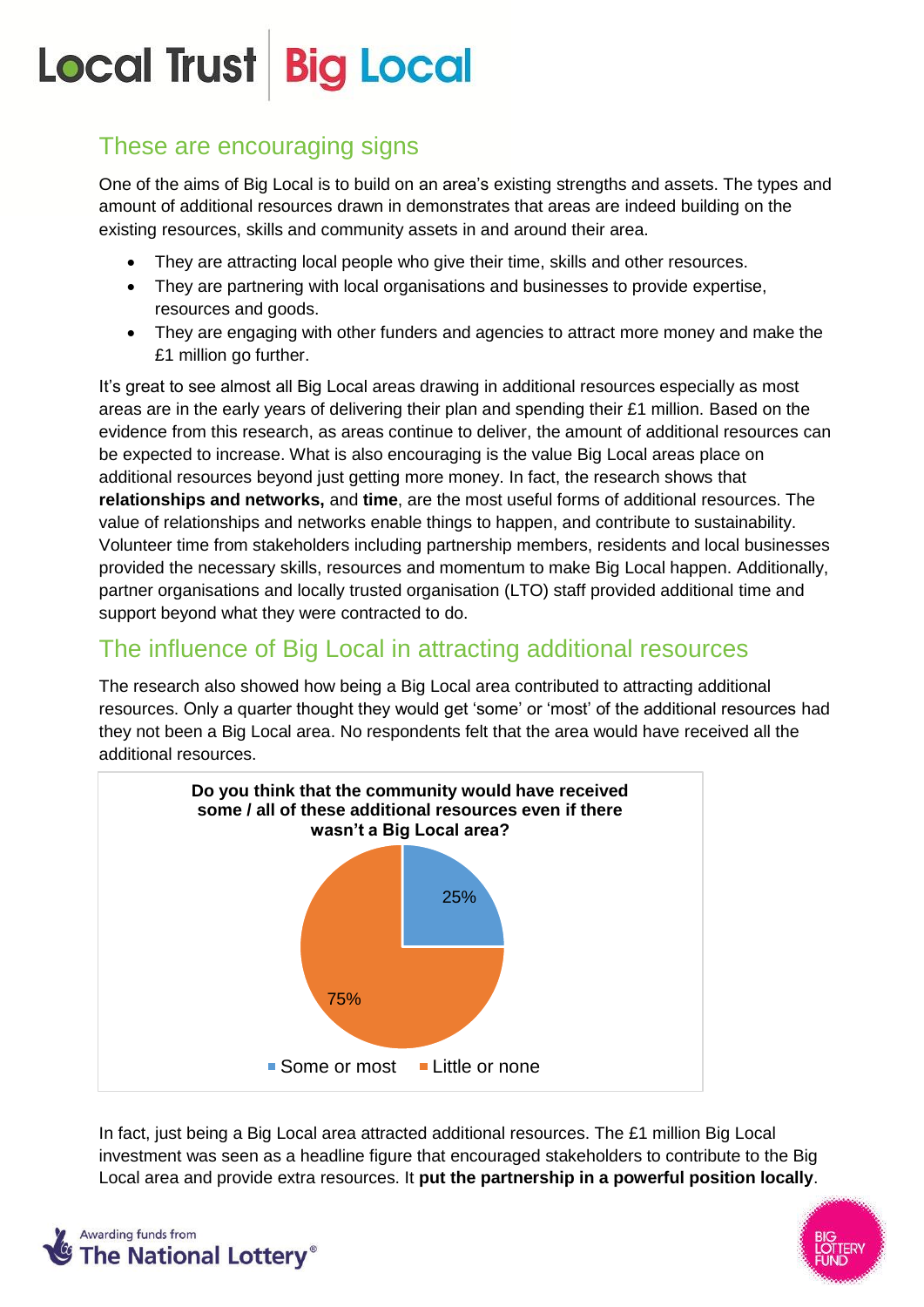#### *"Money is a powerful tool and it's [the £1 million] an iconic amount."*

However, it is not just the £1 million that attracts more resources. The main reason given for why Big Local areas draw in additional resources is because the **Big Local area is better able to articulate their needs and reach out to other organisations –** Big Local is seen as a relevant voice of the community. Other reasons given were that being a Big Local area provides a focal point for action in the community and raises interest and awareness.

#### Some additional resources may come with disadvantages

While there are plenty of advantages about levering in additional resources, the research also highlighted a few challenges. Sometimes additional resources led to more **bureaucracy and complexity**, **overstretched** volunteers and partnership members, or **raised tensions** within the community or with partner organisations.

The research also highlighted the potential of displacement. That is, the extra resources drawn in might have been to the detriment of other communities. Just over half of respondents in the research stated that they thought that 'some', 'most', or 'all' of the additional resources would have **gone to another area** but had come to the Big Local area because of the presence of Big Local.

#### Overall, additional resources make a positive difference in Big Local areas

While there were some disadvantages and potential displacement, the research clearly shows that Big Local areas thought **having additional resources is much more of an advantage than a disadvantage**.

- Additional resources contribute to long-term sustainability, improve project delivery, raise awareness of Big Local and improve collaborative working.
- They enable projects to happen that would not otherwise have happened and helped to make projects more successful.
- Thus, the additional resources provide benefits for the local community in particular, improvements to local facilities and services. They also provide more opportunities for community involvement, which in turn lead to more development of skills amongst residents, greater social capital and more community cohesion.

#### What can help a Big Local area draw in additional resource?

Resources for Change and Rocket Science highlighted seven key characteristics of the Big Local areas that had attracted substantial additional resources, as summarised in the graphic below.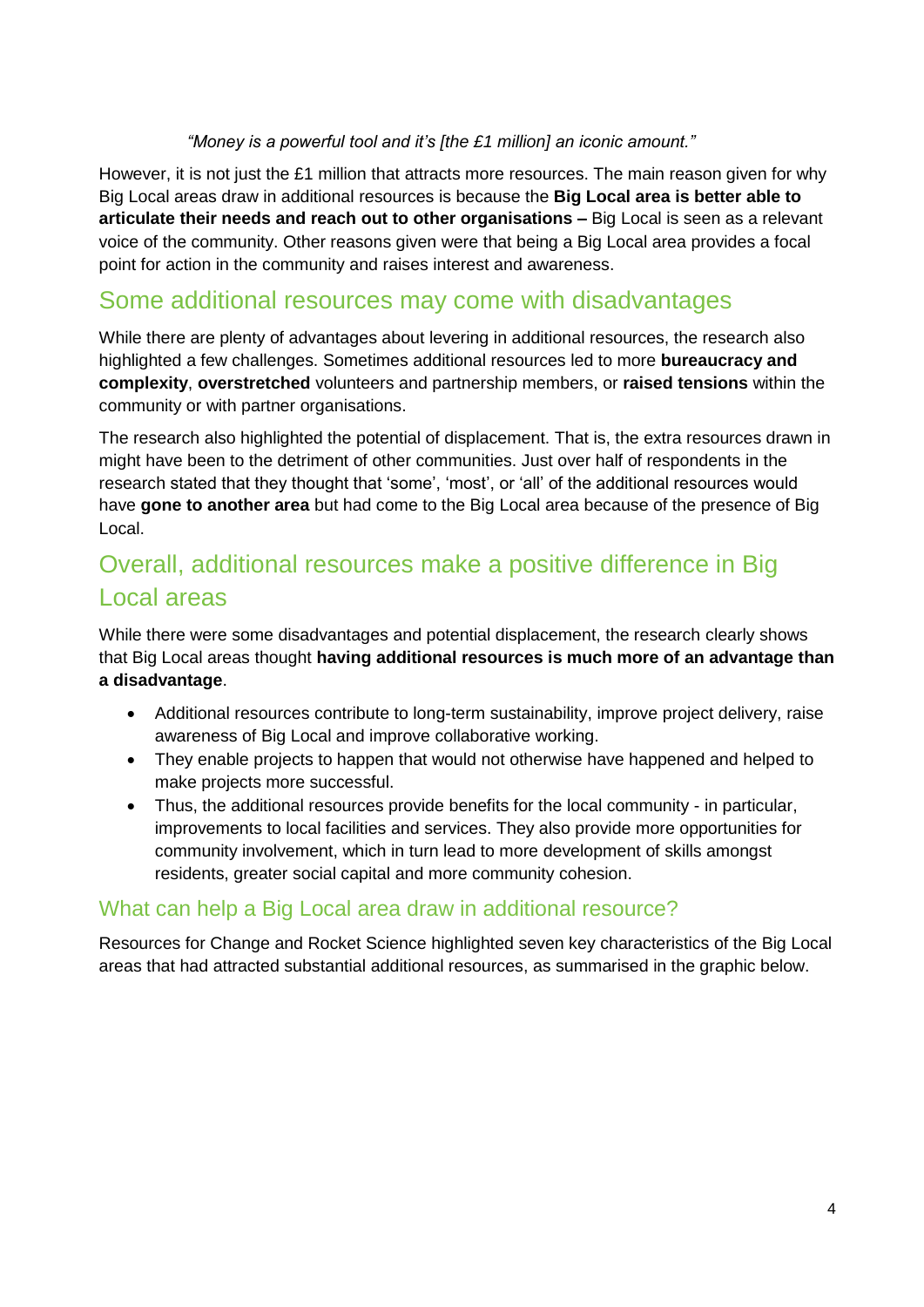